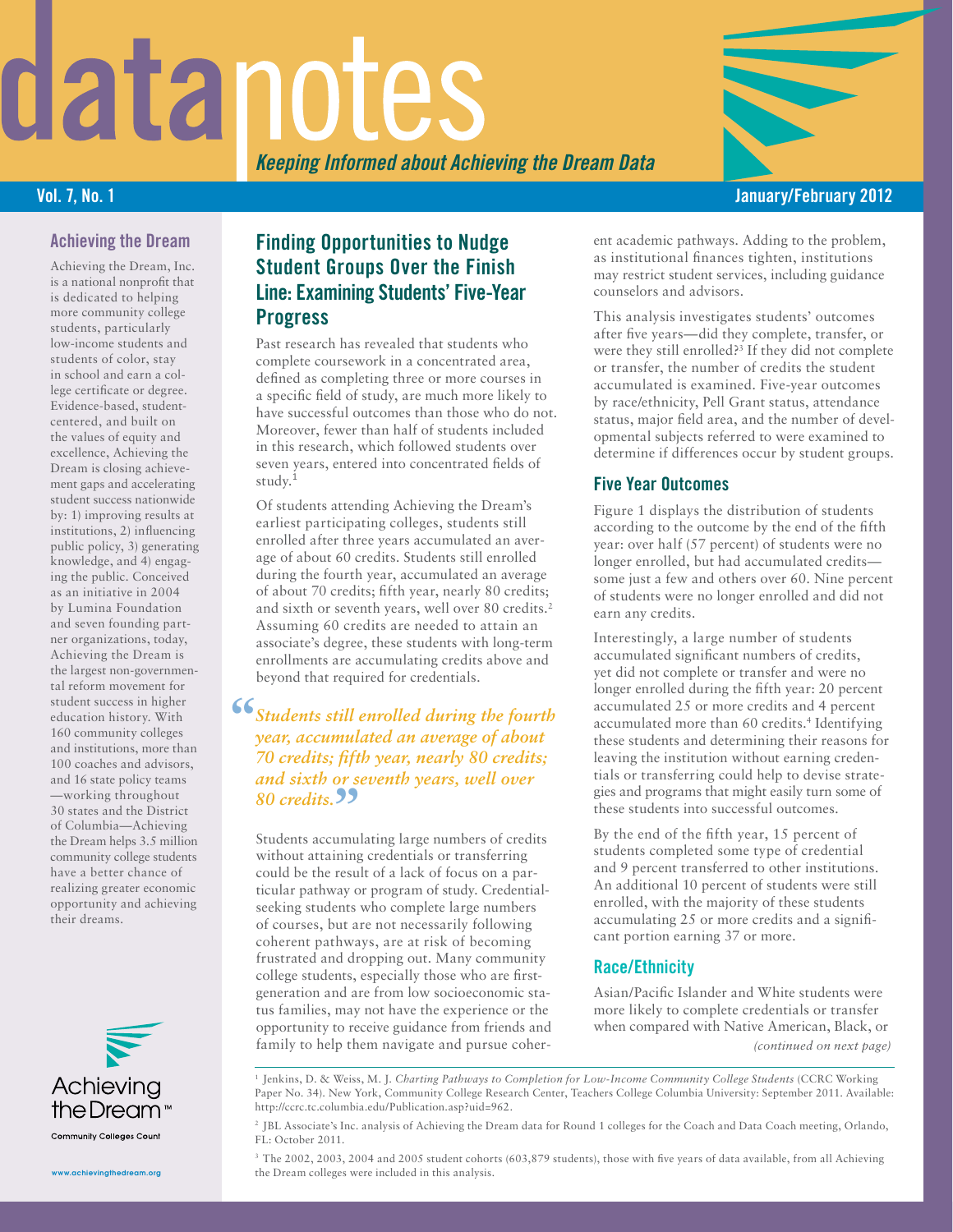### What Is a Cohort?

A cohort is a group of people studied during a period of time. The individuals in the group have at least one statistical factor—such as when they started college—in common.

The Achieving the Dream 2002 student cohort, for example, is the group of credentialseeking students that attended Achieving the Dream institutions for the first time in fall 2002.

Tracking a cohort makes it possible to compare progress and outcomes of different groups of students (e.g., groups defined by race, age or other demographic characteristics) and to determine if there are gaps in achievement among groups of interest.





Hispanic students (Figure 2). Noteworthy here are the larger than average percentages of Native American, Black, or Hispanic students who were no longer enrolled during the fifth year, yet have accumulated credits, especially the large portion of Native Americans who accumulated 25 to 60 credits (20 percent compared with 16 percent overall). Also noteworthy is the slightly larger than average percentage of Hispanic students who were still enrolled and accumulated 25 or more credits by the end of the fifth year, including those who earned 61 or more credits.

#### Pell Grant Status

Completion rates by Pell Grant status were similar, but Pell Grant recipients were less likely than non-recipients to transfer by the end of the fifth year, 7 compared with 10 percent. Noteworthy is the finding that Pell Grant recipients who were no longer enrolled were more likely to have accumulated large numbers of credits, while non-recipients who left did so with fewer. This may be due to the fact that students who receive financial aid are more likely to persist than those who do not, thus had more time to accumulate more credits. Yet as more time goes by, the recipient may lose Pell eligibility due to changes in finances<sup>5</sup> or the inability to meet satisfactory academic progress requirements.6 The loss of the grant may make it harder for a student to continue their education, even after significant credit accumulation.

#### Attendance Status

Not surprisingly, students attending full-time during the first term were more likely to complete or transfer by the end of the fifth year compared

**"***Noteworthy is the percentage of students who attended full-time during the first term, accumulated 25 or more credits, did not complete or transfer,*  and were no longer enrolled.<sup>99</sup>

with students who initially enrolled part-time, 29 compared with 18 percent. Noteworthy is the percentage of students who attended full-time during the first term, accumulated 25 or more credits, did not complete or transfer, and were no longer enrolled. Determining the reasons why these students who had made significant educational progress were no longer enrolled after the fifth year may help identify things that the college can do to promote successful outcomes as measured by credential or transfer.

Nearly one-half (48 percent) of students beginning part-time completed less than 25 credits and were no longer enrolled at the end of the fifth year. These could be students enrolling for purposes other than seeking credentials—for *(continued on next page)*

<sup>4</sup> This 4 percent of students who attained over 60 credits but were no longer enrolled, did not complete or transfer by the end of the fifth year accounts for about 24,000 of the original 604,000 students studied.

<sup>5</sup> Topper, A. "Achieving the Dream Students and Financial Aid," *Data Notes, Keeping Informed about Achieving the Dream Data*. Vol. 2, No. 2. May/June 2007. Available: http://www.achievingthedream.org/\_pdfs/datanotes/DataNotes-MayJune-2007.pdf

<sup>6</sup> To meet Satisfactory Academic Progress (SAP), a student must maintain a 2.00 GPA and show progression towards graduation. Progression towards gradation is determined by the number or percentage of courses, credit hours, or clock hours needed to complete the program times 150 percent. If it becomes apparent that the student cannot finish the program within this period, he or she becomes ineligible for aid.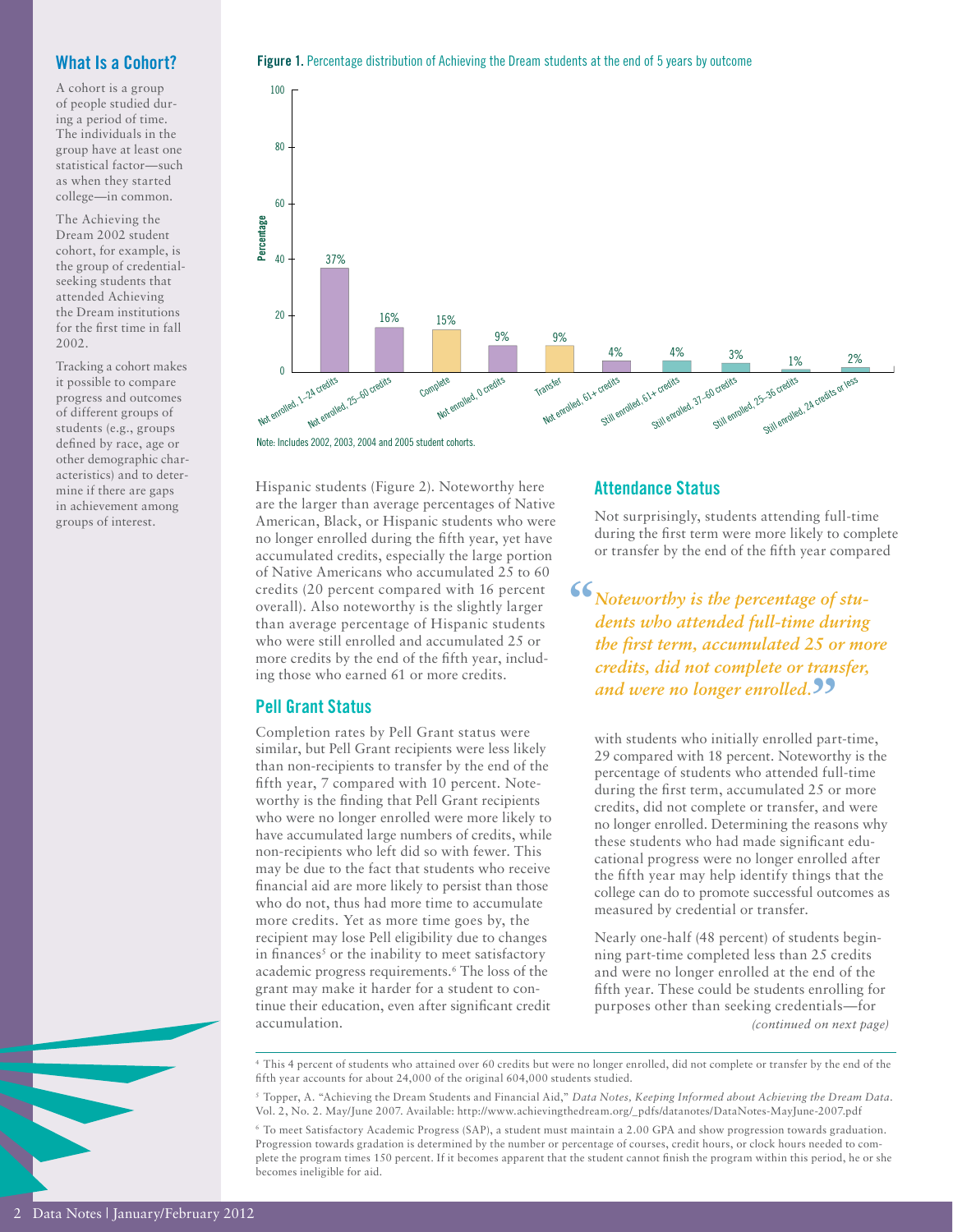

Figure 2. Percentage distribution of Achieving the Dream students at the end of 5 years by outcome and selected student characteristics

|                                  |                 |                 | Still enrolled with   |                      |                  | Not enrolled with   |                     |                             |                  |
|----------------------------------|-----------------|-----------------|-----------------------|----------------------|------------------|---------------------|---------------------|-----------------------------|------------------|
| <b>Student</b><br>characteristic | <b>Complete</b> | <b>Transfer</b> | 24 or less<br>credits | $25 - 60$<br>credits | $61+$<br>credits | $\bf{0}$<br>credits | $1 - 24$<br>credits | $25 - 50$<br><b>credits</b> | $61+$<br>credits |
| <b>Total</b>                     | 15              | 9               | $\overline{2}$        | 4                    | 4                | 9                   | 37                  | 16                          | 4                |
| Race/ethnicity                   |                 |                 |                       |                      |                  |                     |                     |                             |                  |
| <b>Native American</b>           | 10              | 6               | 1                     | 3                    | 3                | 11                  | 42                  | 20                          | 5                |
| Asian/Pacific Islander           | 20              | 11              | $\overline{2}$        | 5                    | 6                | $\overline{7}$      | 30                  | 14                          | 6                |
| <b>Black</b>                     | 11              | 8               | $\overline{2}$        | 4                    | 5                | 12                  | 40                  | 15                          | 3                |
| White                            | 16              | 10              | $\overline{2}$        | 4                    | $\overline{3}$   | 8                   | 36                  | 16                          | 4                |
| <b>Hispanic</b>                  | 13              | 6               | 3                     | 6                    | 5                | 10                  | 39                  | 15                          | 4                |
| Pell status                      |                 |                 |                       |                      |                  |                     |                     |                             |                  |
| No Pell Grant received           | 13              | 10              | $\overline{c}$        | 4                    | 3                | 10                  | 39                  | 15                          | 4                |
| <b>Pell Grant received</b>       | 14              | $\overline{7}$  | $\overline{2}$        | 5                    | 5                | 8                   | 36                  | 18                          | 5                |
| Attendance status.               |                 |                 |                       |                      |                  |                     |                     |                             |                  |
| first term                       |                 |                 |                       |                      |                  |                     |                     |                             |                  |
| <b>Full-time</b>                 | 19              | 10              | 1                     | 4                    | 5                | 6                   | 28                  | 20                          | 6                |
| Part-time                        | 10              | 8               | $\overline{3}$        | 5                    | $\overline{3}$   | 12                  | 48                  | 10                          | $\overline{2}$   |
| Major                            |                 |                 |                       |                      |                  |                     |                     |                             |                  |
| <b>Terminal-seeking</b>          | 16              | 7               | $\overline{2}$        | 4                    | 3                | 10                  | 38                  | 16                          | 4                |
| <b>Transfer-seeking</b>          | 14              | 10              | $\overline{2}$        | 5                    | 4                | 8                   | 36                  | 16                          | 4                |
| <b>Undeclared</b>                | 11              | 6               | $\overline{2}$        | 5                    | 4                | 10                  | 44                  | 14                          | 3                |
| Number of developmental          |                 |                 |                       |                      |                  |                     |                     |                             |                  |
| subjects referred                |                 |                 |                       |                      |                  |                     |                     |                             |                  |
| <b>None</b>                      | 19              | 10              | 2                     | 3                    | 3                | 8                   | 37                  | 14                          | 4                |
| <b>One</b>                       | 15              | 8               | $\overline{2}$        | 5                    | 4                | $\overline{9}$      | 35                  | 17                          | 5                |
| <b>Two</b>                       | 11              | 7               | $\overline{2}$        | 5                    | 5                | 10                  | 38                  | 17                          | 4                |
| <b>Three</b>                     | 9               | 6               | $\overline{2}$        | 5                    | 4                | 13                  | 41                  | 15                          | 4                |

Note: Includes 2002, 2003, 2004, and 2005 student cohorts.

example, bolstering skills for employment or a current job, fulfilling requirements for an occupational certificate, or completing general education requirements while enrolled in a fouryear institution.

#### Major Field of Study

Supporting the proposition that students in specific pathways are more likely to achieve success than those who are not, the results show that students in declared major fields achieve higher outcomes than those who are undeclared: 23 and 24 percent of students in transfer-seeking and terminal-seeking major fields completed or transferred compared with 17 percent of those who enrolled without declaring majors. Further, 44 percent of students with undeclared majors were no longer enrolled after five years and completed fewer than 24 credits, compared with 38 and 36 percent of students in terminal-seeking and transfer-seeking majors.

#### Developmental Education

Developmental education students were less likely to complete or transfer by the end of the fifth year (23, 19, and 15 percent for students referred to one, two, and three subjects, respectively), compared with those who were not

referred (29 percent). However, consistent with research,<sup>7</sup> developmental education students were more likely to still be enrolled during the fifth year; the conjecture here is that it takes extra time for the persistent developmental education student to work through developmental coursework and then continue on to college-level coursework than it does for a student who can jump right into college-level coursework. If still

**"***…given enough time, developmental students who make it into college-level coursework and coherent programs of study have success rates not significantly different than non-developmental students' outcomes and high portions of students completing credentials.* **"**

enrolled, developmental students were more likely to accumulate over 25 credits by the end of the fifth year when compared with non-developmental students. Developmental students, if not enrolled, were more likely to have accumulated over 25 credits than were non-developmental *(continued on next page)*